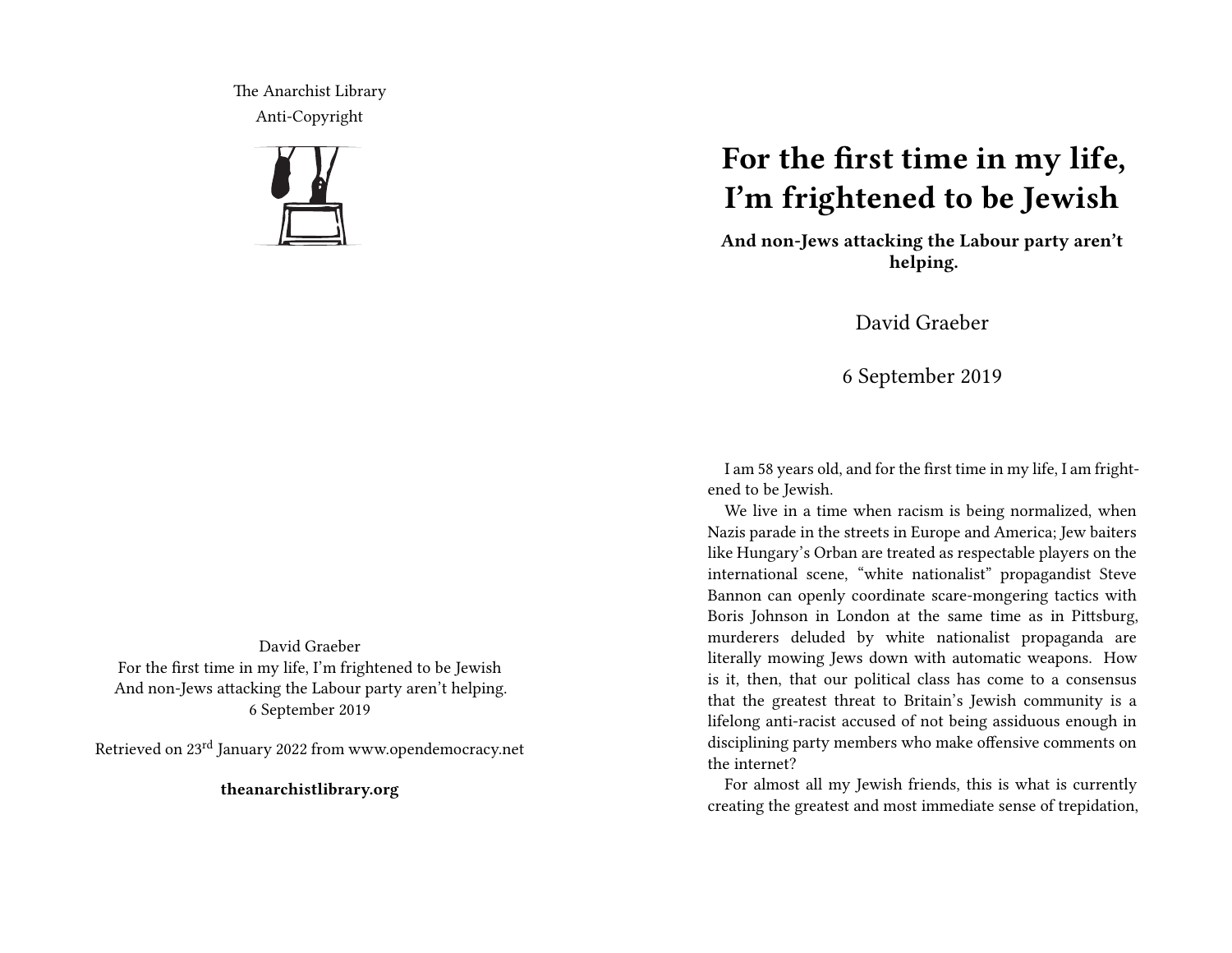even more than the actual Nazis: the apparently endless campaign by politicians like Margaret Hodge, Wes Streeting, and Tom Watson to weaponize antisemitism accusations against the current leadership of the Labour party. It is a campaign – which however it started, has been sustained primarily by people who are not themselves Jewish – so cynical and irresponsible that I genuinely believe it to be a form of antisemitism in itself. And it is a clear and present danger to Jewish people.To any of these politicians who may be reading this, I am begging you: if you really do care about Jews, please, stop this.

One might ask how this happened? Here I feel I must tell a somewhat brutal truth. Orginally this scandal has very little to do with antisemitism. It is in its origins a crisis of democratization in the Labour Party.

Let me hasten to emphasize: this is not because bigoted attitudes towards Jews do not exist in the Labour Party. Far from. But Antisemitism can be found on almost every level of British society. As a transplanted New Yorker, I'm often startled by what can pass in casual conversation (from "of course he's cheap, he's Jewish" to "Hitler should have killed them all."). Surveys show that antisemitic attitudes are more common among supporters of the ruling Conservative party than Labour supporters. But the latter are in no sense immune.

What makes Labour unique however is that for four years now, Jeremy Corbyn and his allies have been spearheading an effort to democratize the internal workings of the party. It has inspired hundreds of thousands of new members to join, and turned once rubber-stamp branches into lively forums for public debate. Momentum, a mass action group, has been created to try to turn the party back into a mass movement, which it has not really been since the 1930s. All this has been anathema to a large number of MPs on the party's right, who, having been placed in their positions under Tony Blair as effective MPs-for-life, are by now so out of step with their Constituency Labour Parties that they would almost certainly lose their seats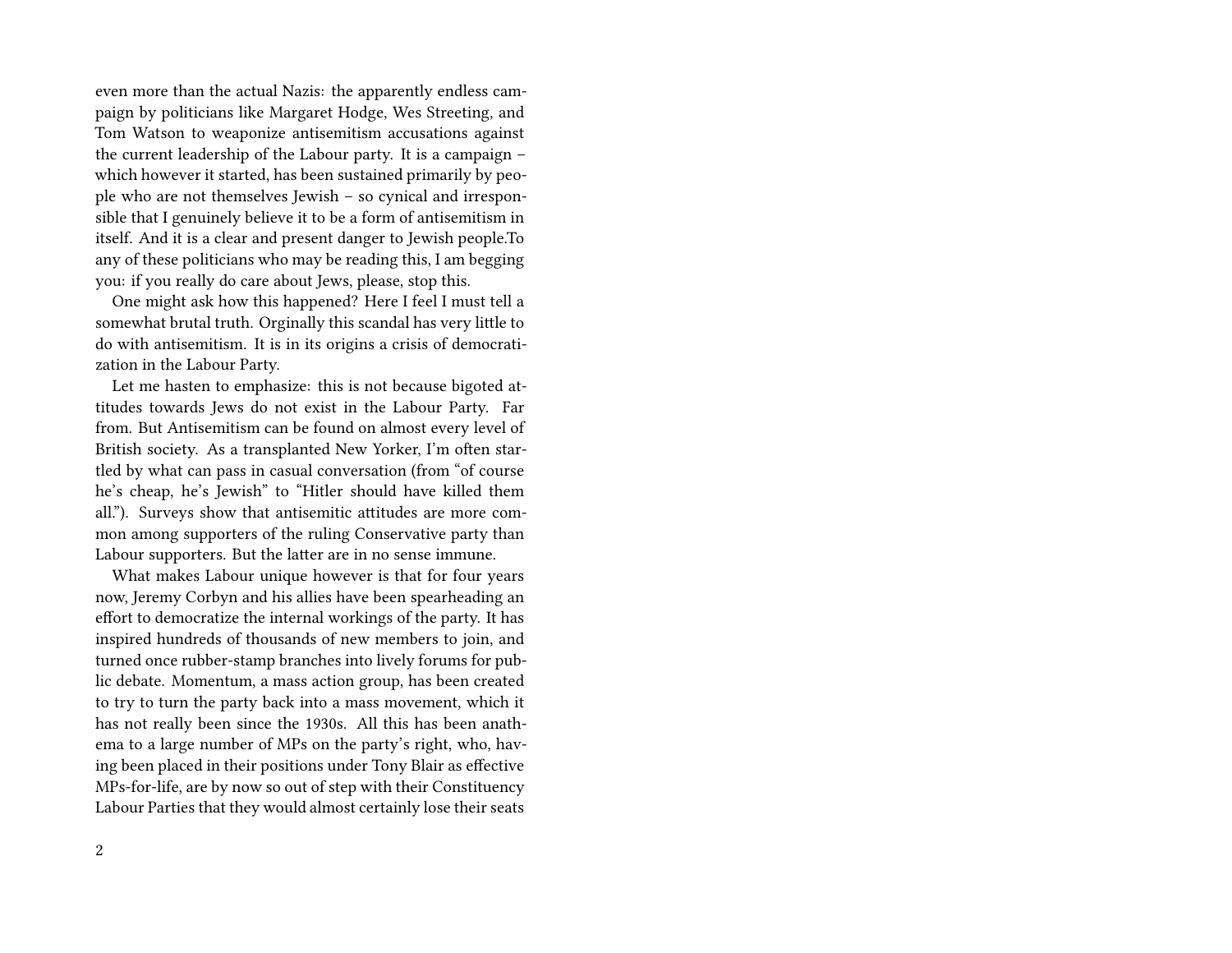if anything like an American-style primary system were put in place. And many Corbyn supporters have been campaigning for exactly that.

Still, a politician can't very well say they're against democratization. So over the past four years, they've tried throwing practically everything else they can think to throw at Corbyn and his supporters. Tolerance of antisemitism was the first to really stick. The reason is that any process of democratization, opening the floor to everyone, will necessarily mean a lot of angry people with no training are going to be placed in front of microphones. (This is the reason why few parallel scandals come out of the Tory side, despite the wider prevalence of antisemitism—not to mention other forms of racism and class hostility  $-$  no one without media training gets anywhere near a microphone. When the Tories briefly flirted with the idea of creating their own Momentum-style youth group, the project had to be quickly abandoned because participants began to call for the poor to be exterminated.) In a society as rife with anti-Jewish attitudes as Britain, opening the floor to everyone means some are, inevitably, going to say outrageous things. As I can well attest, this can be startling and appalling, but if one is actually interested in purging antisemitic views from society, one is also aware it's not ultimately a bad thing. It's only by bringing forms of unrecognized racism out in the open that they can be challenged and minds changed. There is evidence that in the first two years under Corbyn (2015–2017), this is exactly what was starting to happen: the prevalence of antisemitic attitudes among Labour supporters were sharply declining.

Still, superficially, this democratizing process *does* result, initially, in more antisemitic comments being made in public, which is precisely what made Corbyn and his followers vulnerable. By all indications, the right wing of the party made a conscious choice to turn this process for their own advantage. In a way it was a political masterstroke. If one accuses one's